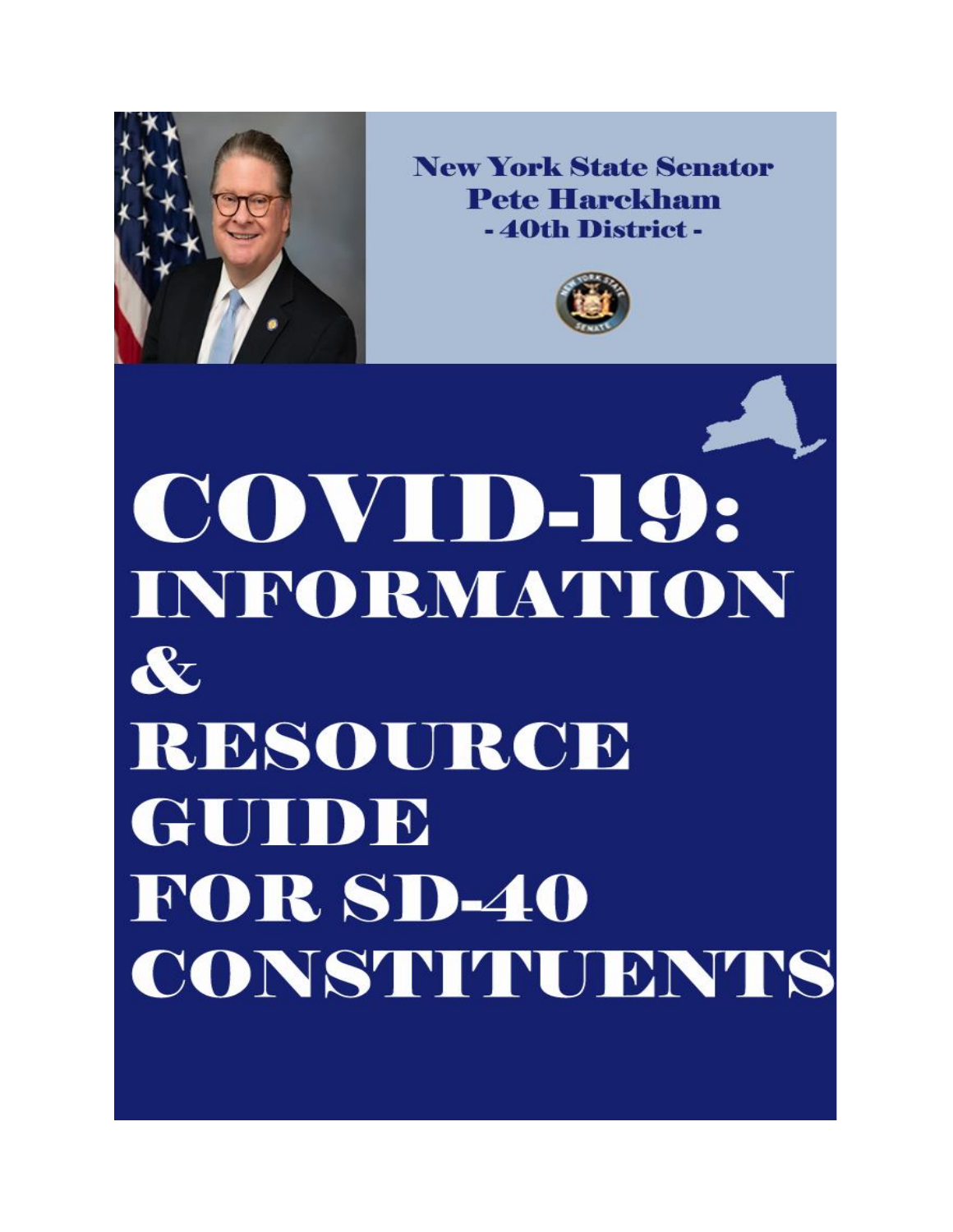

### **Introduction**

Dear Neighbor;

As we work to continue to respond to the coronavirus pandemic, we have prepared a Covid-19 Information and Resource Guide for your reference. On the pages below you will find information, resources, and contacts that will keep you informed, prepared and, most importantly, safe. During these unprecedented times we must remember to take care of ourselves and our loved ones, especially those who are at the greatest risk during this pandemic.

I hope that you will find this information to be useful and that these resources guide you well. Please note that some of this information will evolve day-by-day. Be sure to stay informed for updates by following our office on social media: @SenatorHarckham on Twitter, @SenatorHarckham on Instagram, and @SenatorPeteHarckham on Facebook.

I assure you that my staff and I will continue to work tirelessly to keep you safe, informed and healthy during this pandemic. Please contact my office at 914-241-4600 or [Harckham@nysenate.gov](mailto:Harckham@nysenate.gov) should you need assistance during these challenging times.

New Yorkers are strong and resilient, and we will get through this together.

Sincerely,

**Pete Harckham** New York State Senator, 40th District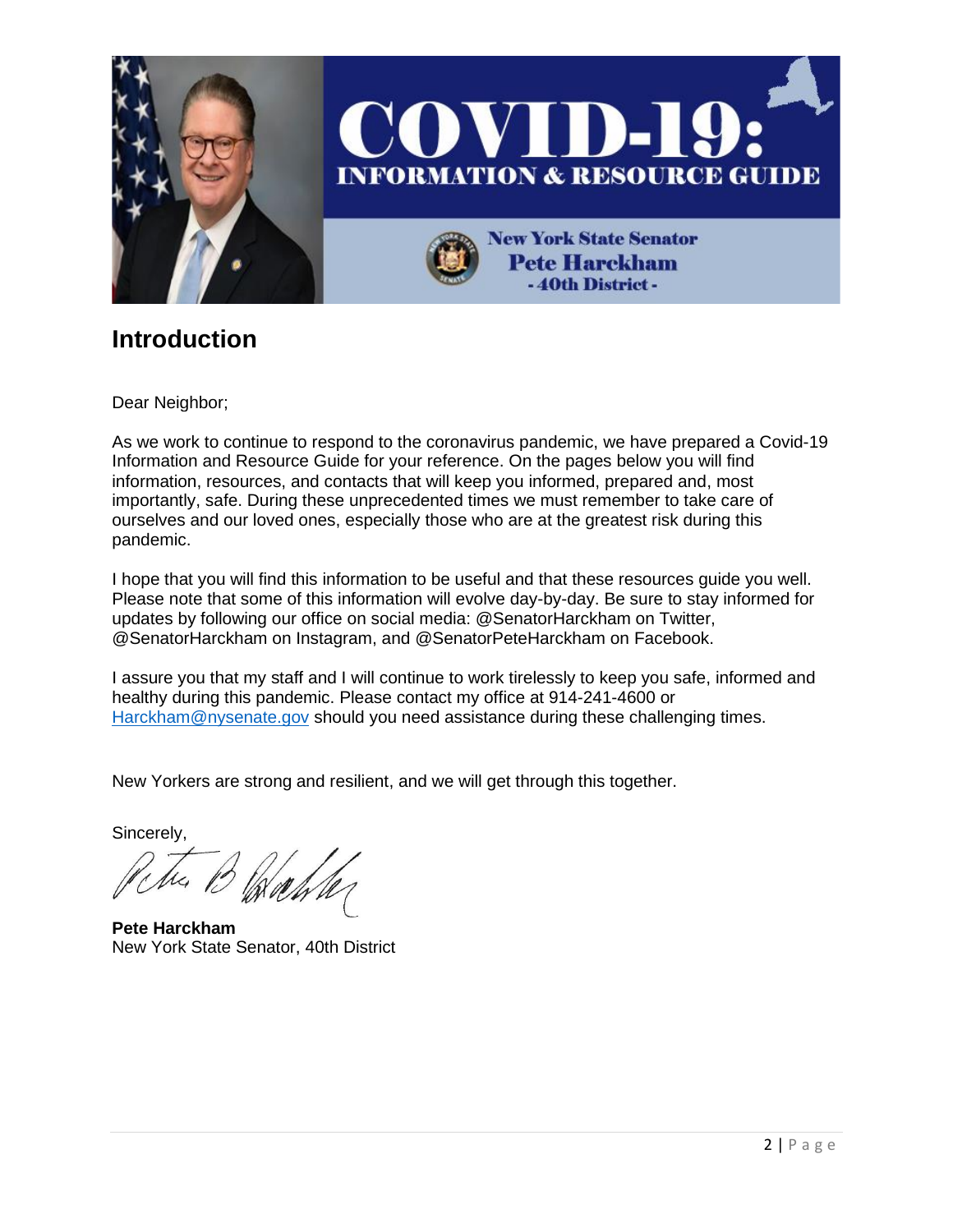





**New York State Senator Pete Harckham** -40th District -

### **Table of Contents**

| BILLS: UTILITIES, LOAN DEBT & FEES FOR CREDIT CARDS / ATMS 13 |  |
|---------------------------------------------------------------|--|
|                                                               |  |
|                                                               |  |
|                                                               |  |
|                                                               |  |
|                                                               |  |
|                                                               |  |
|                                                               |  |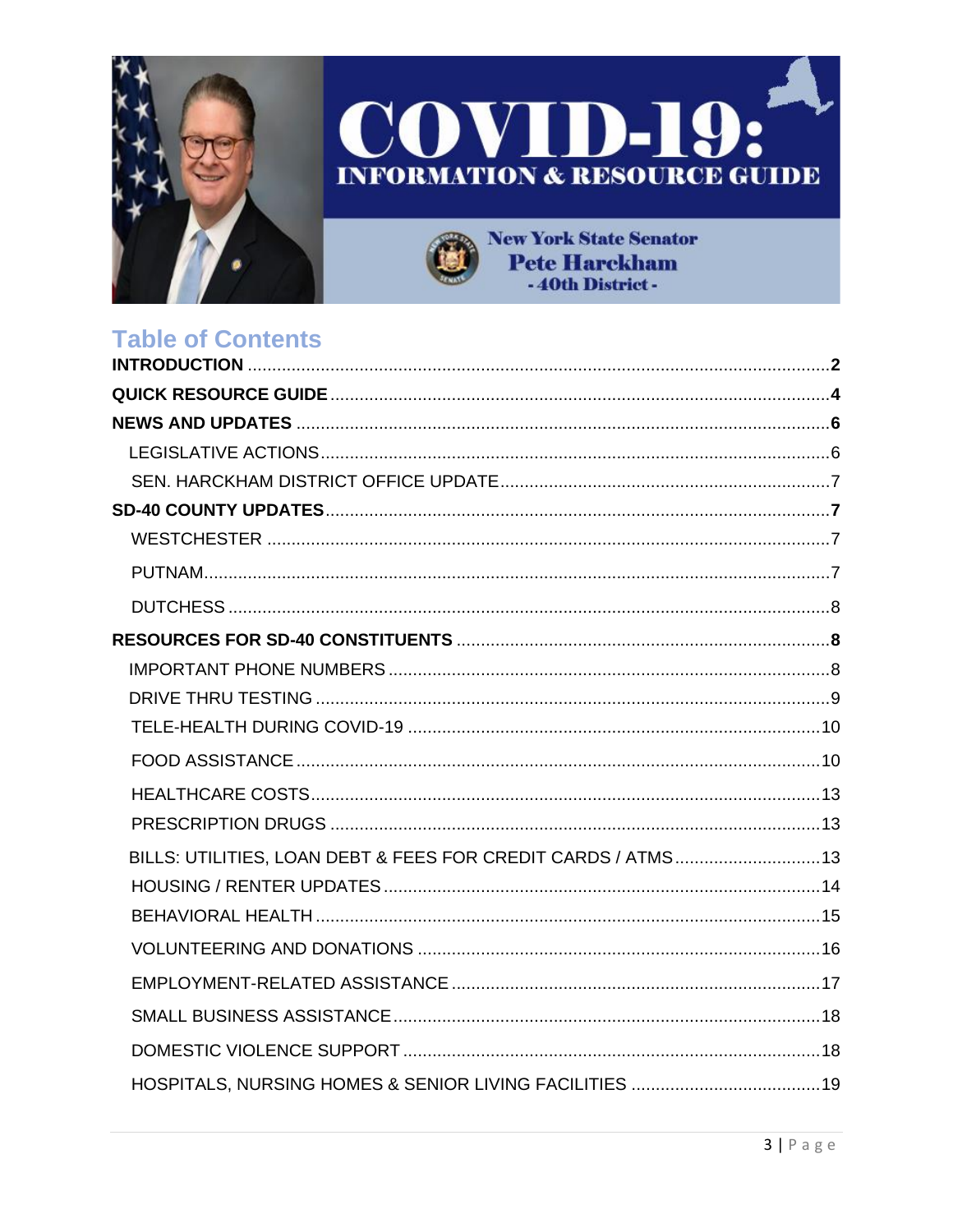

### **Quick Resource Guide**

| <b>AGENCIES / INITIATIVES</b>                          | <b>CONTACT</b>                         |
|--------------------------------------------------------|----------------------------------------|
| Senator Harckham's Office                              | 914-241-4600                           |
| NYS 24 Hour Hotline                                    | 888-364-3065                           |
| NYS Covid-19 Emotional Support Hotline                 | 844-863-9314                           |
| <b>NYS Price Gouging Hotline</b>                       | 800-697-1220                           |
| <b>Labor Violations</b>                                | 212-416-8700<br>labor.bureau@ag.ny.gov |
| Westchester County Department of Social Services (DSS) | 914-995-3333                           |
| <b>Westchester County</b>                              | (914) 995-2000                         |
| Putnam County Department of Health                     | 845-808-1390                           |
| Dutchess County Department of Health                   | 845-486-3400                           |
| Attorney General's Health Care Hotline                 | 800-428-9071                           |
| Attorney General's Labor Bureau                        | (212) 416-8700                         |
| <b>Empire State Development</b>                        | (212) 803-3100                         |
| NYS Domestic Violence and Sexual Violence Hotline      | 1-800-942-6906                         |
| Domestic Violence Support Text Number                  | 844-997-2121                           |
| The United Way of Westchester and Putnam Helpline      | 211                                    |
| <b>Catholic Charities</b>                              | (845) 279-5276                         |
| Community Food Pantry of Mohegan Lake                  | 914-528-3972                           |
| <b>Bethel Baptist Church Food Pantry</b>               | 914-241-7151                           |
| Food Pantry: Salvation Army Peekskill FP               | 914-737-0280                           |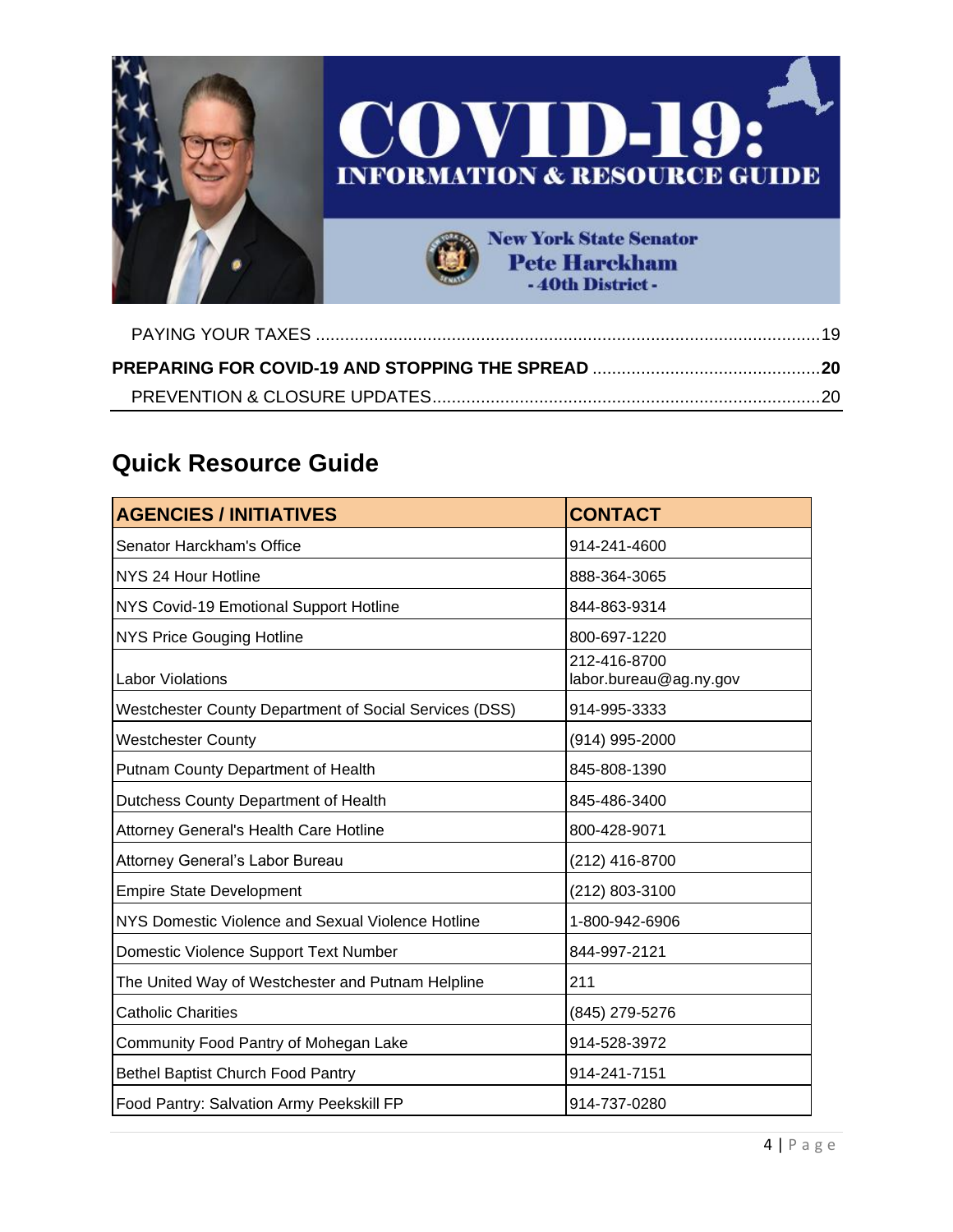

 $\ddot{r}$ 



**New York State Senator Pete Harckham** -40th District -

| Food Pantry: Interfaith Emergency Food Pantry               | 914-769-3944                   |
|-------------------------------------------------------------|--------------------------------|
| Food Pantry: Salvation Army Tarrytown                       | 914-631-9871                   |
| Food Pantry: Croton-Cortlandt FP                            | 914-271-1422                   |
| Food Pantry: Community Center of Northern Westchester FP    | 914-232-6572                   |
| Hot Meal Program: Loaves & Fishes Soup Kitchen              | 914-271-4154                   |
| St. John the Evangelist Food Pantry                         | 845-628-2006                   |
| <b>Gilead Food Pantry</b>                                   | 845-225-4586                   |
| Salvation Army - East Putnam Food Pantry                    | 845-808-1500                   |
| <b>Brewster Community Food Pantry</b>                       | 914-649-8002                   |
| <b>Community Resource Service Center</b>                    | 845-855-3459                   |
| Supplemental Nutrition Assistance Program (SNAP)            | 1-800-342-3009                 |
| New York State of Health                                    | 800-453-4666                   |
| <b>OAG Hotline</b>                                          | 800-771-7755                   |
| Legal Services of the Hudson Valley                         | 877-574-8529                   |
| <b>Westchester Jewish Community Services</b>                | (914) 737-7338                 |
| <b>Behavioral Health Center</b>                             | (914) 493-7088                 |
| Mental Health Association in Putnam                         | (845) 278-7600                 |
| Carmel Psychological Associates of Carmel Hamlet            | (845) 279-5908                 |
| Mental Health America of Dutchess County                    | (845) 473-2500                 |
| Dutchess County Department of Behavioral & Community Health | (845) 486-3400                 |
| <b>OASAS Hotline</b>                                        | 1-877-8-HOPENY or Text: 467369 |
| Domestic Violence Support Text Number                       | 844-997-2121                   |
| Hope's Door 24/7 Hotline                                    | 888-438-8700                   |
| My Sister's Place 24/7 Hotline                              | 800-298-7233                   |
| Pace Women's Justice Center                                 | 914-287-0739                   |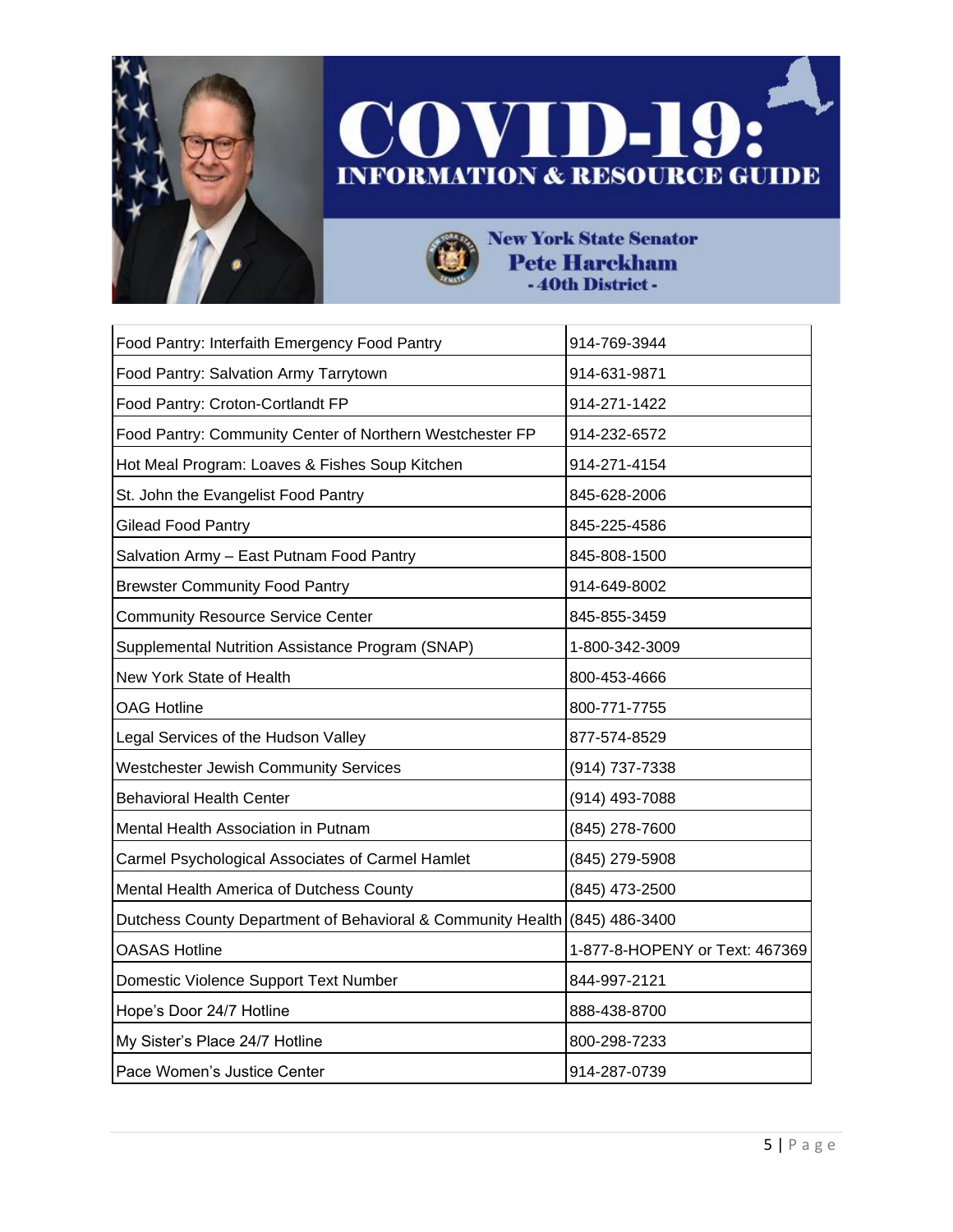

# **NEWS AND UPDATES**

### **Legislative Actions**

The State Legislature passed a bill allocating \$40 million to fund response efforts to the coronavirus, which will allow the State to hire additional staff and obtain necessary equipment and resources. The Legislature also passed legislation (S.8091) that will assure up to 14 days of paid leave for employees subject to a mandatory or precautionary quarantine or isolation for Covid-19. Learn more in the **EMPLOYMENT-RELATED ASSISTANCE** area below.

I am proud that I was able to work with my Senate colleagues in our passage of the 2020-2021 New York State Budget. Below are some of the fiscal accomplishments we were able to secure in the fight against the Covid-19 pandemic:

- Allocated \$4 billion in State funds to address the Covid-19 public health emergency in a Special Emergency Appropriation.
- Assigned \$25 Billion in Federal appropriations to address the Covid-19 public health emergency in a Special Federal Emergency Appropriation.
- Provided limited liability for healthcare professionals, health care facilitates, and organizations that have donated their facilities for the Covid-19 pandemic response. This limited liability applies to any health care services where the professional or facility's response to the outbreak and in support of the State's directives has impacted treatment.
- Established a Public Health Emergency Charitable Trust Fund to take donations to the State made to specifically deal with the Covid-19 crisis.
- Delivered an additional \$200 million for Public Security and Emergency Response for the fiscal year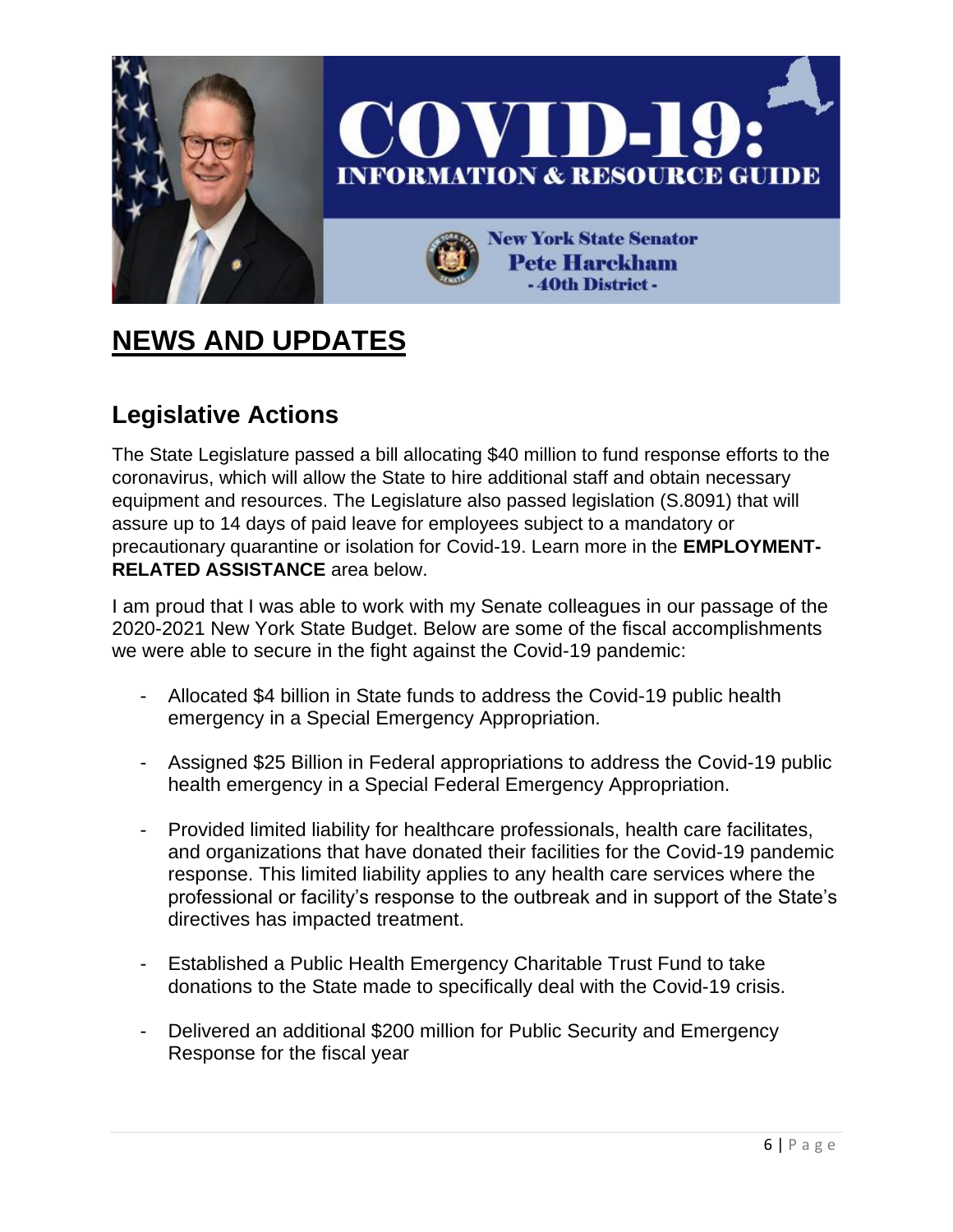

### **Sen. Harckham District Office Update**

My Peekskill district office and Carmel satellite office will be closed to in-person visits until further notice, but be rest assured that my staff and I will be working remotely to provide continuous service to constituents via phone and email. We can be reached during regular business hours, Monday through Friday, 9:00 a.m. to 5:00 p.m., by calling our Peekskill office at (914) 241-4600. As always, you can email me at: [harckham@nysenate.gov.](mailto:harckham@nysenate.gov)

# **SD-40 COUNTY UPDATES**

**Westchester:** County Executive George Latimer has declared a [State of Emergency.](https://www.westchestergov.com/home/all-press-releases/8320-county-executive-george-latimer-declares-state-of-emergency-in-response-to-covid-19-pandemic) This will allow the County to take more expedient measures in response to Covid-19 pandemic currently facing our entire nation. The County Executive has made the decision to close all public schools in Westchester. To learn more, go [HERE.](https://www.westchestergov.com/home/all-press-releases)

Westchester County Department of Social Services (DSS) Offices remain open for emergency walk-in assistance as needed, using appropriate social distancing.

- Whenever possible, in-person contact has been eliminated, and instead there is a greater focus on phone and internet communication
- Westchester residents in need of benefits can apply online through [here.](http://email.sts.nysenate.gov/ls/click?upn=SJvygB40Mc3HlAh3GuAwGBcUry1Z70CKiR9nWcH8khZX58jE2OQY1s1R2KMzV2thu21jYF2M-2FNcl2yFLZ4XWRA-3D-3DNd9o_n5PPAAqYDuqHEKlkPbetHjpgyrcifxH4xcj5fkTEsj4Gv1oghrjGYxmWCNGjGN209uYjbObdccUPbgUs8eSA3H3mVGiRlt8pVZsgv3gUWY6bbKQrg2xc5LfZXFQYpjdXAD86ND7xuz31g-2BgYLCaBM2fSLnCXTIFAOKgCvQ2PQ5Isg1WhhR7cND7ABbN7dlS5GYHyK5dGpcX6arEQj-2FkV9329T7pw1eGZ-2BykowngsTgntsCmvW4Q0LrtH2x7oZfMbUuBjNfT3NR81WRxt648Wyp042IbnkySUliSgQKhvekixMYxiYU8LCGAnykIHY8868Tlx-2Ba3sYxjXm7lF1YNWnnDmQ89o1Ya8KlBEEQprWSuRAL3HCyGd5EMF2PyJsUdI-2F5z99-2FnBOAuuhv0b8vY06-2FKgJqvNUbNNP7m7aAI8glD6lrNjE-2B-2Bjxp6sEXe3r8OIpV7lVNt3OpKLOoF3wBwFnx1QoyTa2azYPbPLMjh4yJPQqprVlIhuhX3I0lKnxR3BXugM9kp7HfSzr4i56-2BI3DFi3D82jlz-2BcLBEPOcj8MzA-3D) **For more information, please call 914-995-3333, Monday through Friday from 8:30 AM to 5:00 PM.**

Westchester County's support shelters are fully operational, and emergency housing units have been set aside.

All housing is maintained following CDC guidelines and clients are screened and moved to isolation or hospitalization if necessary.

Westchester County DOH: [FIND LINK HERE](https://health.westchestergov.com/)

**Putnam:** County Executive MaryEllen Odell declares State of [Emergency](http://www.putnamcountyny.com/putnam-county-executive-maryellen-odell-declares-state-of-emergency-and-issues-a-emergency-order-to-close-all-schools-in-the-county-to-help-prevent-the-spread-of-the-covid-19-virus/) and issues an [Emergency](http://www.putnamcountyny.com/putnam-county-executive-maryellen-odell-declares-state-of-emergency-and-issues-a-emergency-order-to-close-all-schools-in-the-county-to-help-prevent-the-spread-of-the-covid-19-virus/) Order to close all schools in the County to help prevent the spread of the [COVID-19](http://www.putnamcountyny.com/putnam-county-executive-maryellen-odell-declares-state-of-emergency-and-issues-a-emergency-order-to-close-all-schools-in-the-county-to-help-prevent-the-spread-of-the-covid-19-virus/) virus.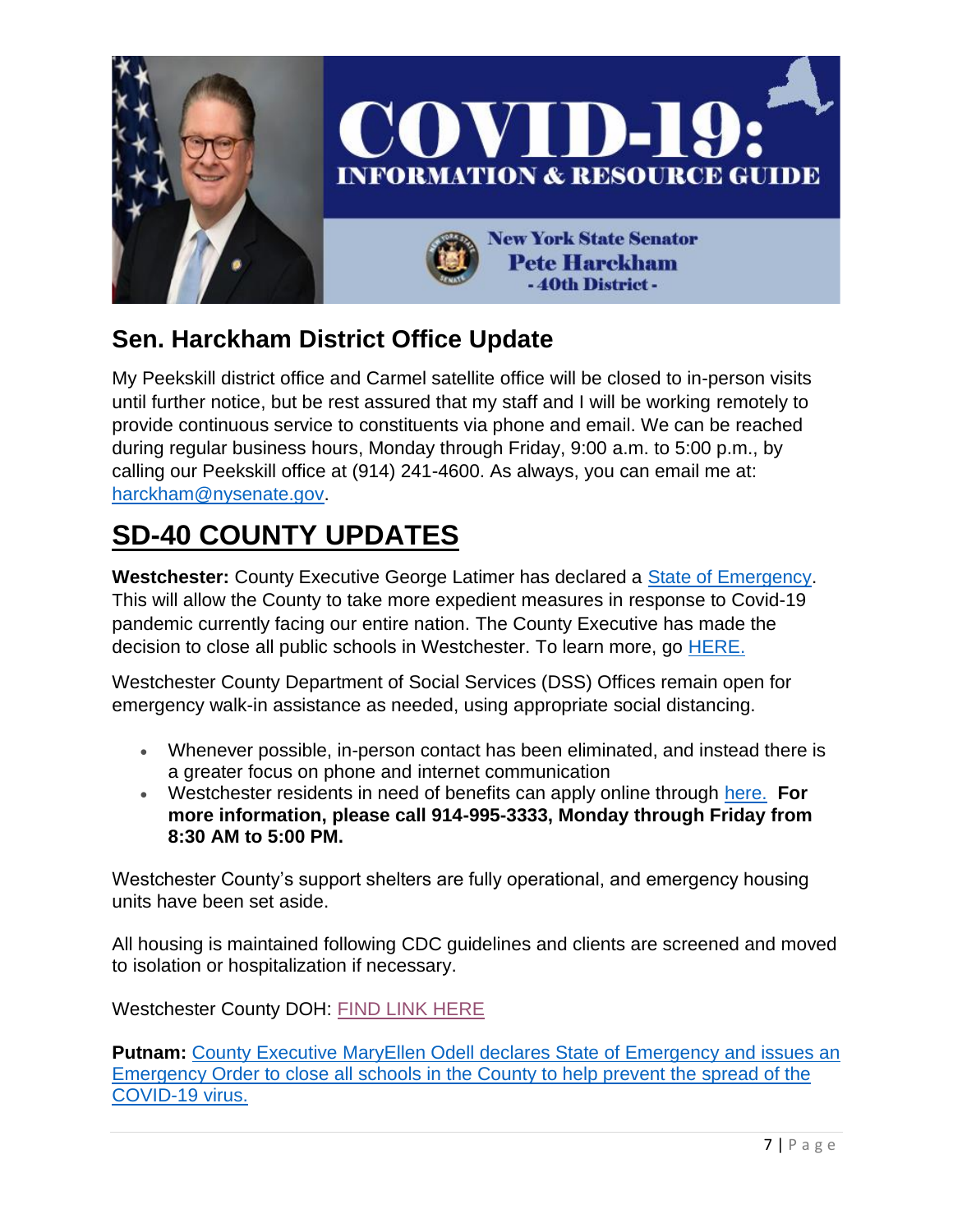

Putnam County has established a website to provide residents with the latest information about coronavirus:<https://www.putnamcountyny.com/health/coronavirus/>

Putnam County DOH: [FIND LINK HERE](https://www.putnamcountyny.com/health/)

**Dutchess:** County Executive Marcus J. Molinaro declared a [State of Emergency for](https://www.dutchessny.gov/Departments/County-Executive/Docs/Declaration-of-State-of-Emergency-03-13-2020-Executive-Order.pdf)  [Dutchess County.](https://www.dutchessny.gov/Departments/County-Executive/Docs/Declaration-of-State-of-Emergency-03-13-2020-Executive-Order.pdf)

Dutchess County DOH: [FIND LINK HERE](https://www.dutchessny.gov/departments/DBCH/dbch.htm)

### **RESOURCES FOR SD-40 CONSTITUENTS**

#### **Important Phone Numbers**

**EXALTER NYS Dept. of Health's 24-hour hotline for questions about health / concerns, testing,** and travel: (888) 364-3065

**IS Issues with insurance coverage, Attorney General's Health Care Hotline:** 

(800) 428-9071

**Coronavirus workplace leave issues, Attorney General's Labor Bureau:** 

(212) 416-8700

 Any business that cannot accommodate rigorous cleaning standards should contact the Empire State Development for a close order at: (212) 803-3100

**NYS Covid-19 Emotional Support Hotline: (844) 863-9314** 

**NYS Price Gouging Hotline: (800) 697-1220** 

NYS Domestic Violence and Sexual Violence Hotline: 1-800-942-6906

**The United Way of Westchester and Putnam Helpline: 211**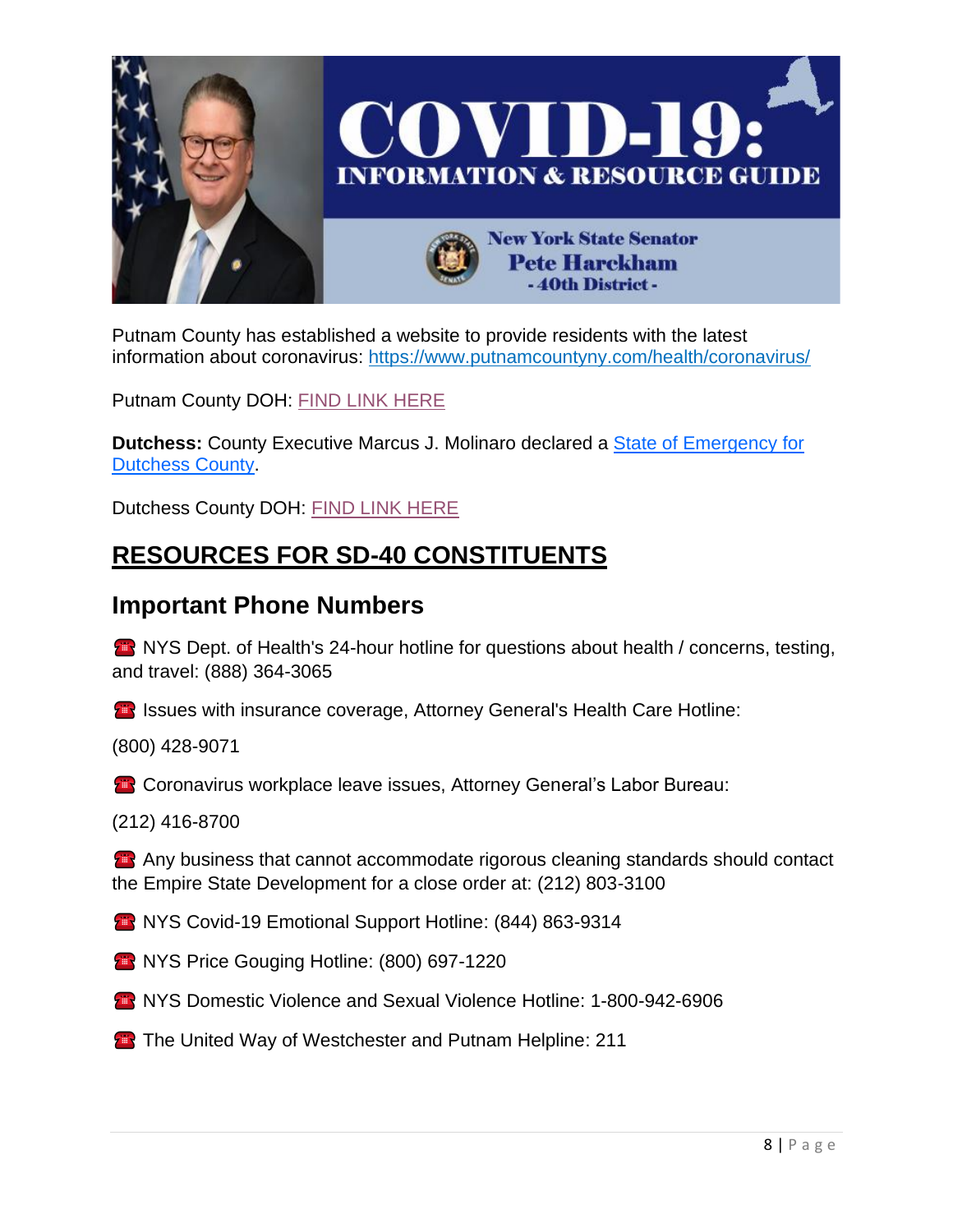

### **Testing Capacity & Drive-Thru Facilities**

The U.S. Food and Drug Administration (FDA) has officially approved New York State to authorize 28 labs to begin testing for novel coronavirus. This has already increased capacity from 3,000 to about 20,000 tests per day (as of April 22nd).

**Visiting a testing facility, drive-thru or otherwise, is prohibited if you do not have a formal authorization to receive a test. Please read below to see if a physician would grant you authorization.**

#### **WHEN SHOULD YOU GET TESTED?**

After consulting with counties and providers, The Department of Health issued interim guidance authorizing testing by providers when:

- An individual has come within proximate contact (same classroom, office, or gatherings) of another person known to be positive;
- An individual has traveled to a country that the CDC has issued a Level 2 or Level 3 Travel Health Notice, and shows symptoms of illness;
- An individual is quarantined (mandatory or precautionary) and has shown symptoms of Covid-19 illness; or
- An individual is symptomatic and has not tested positive for any other infection; or
- Other cases where the facts and circumstances warrant, as determined by the treating clinician in consultation with state and local department of health officials.

#### **To be screened for Covid-19 testing, call your doctor or the State Department of Health Covid-19 hotline, which operates 24/7, at 1-888-364-3065.**

#### **DRIVE-THRU TESTING FACILITIES**

**NEW ROCHELLE:** Testing is free for all eligible New Yorkers as ordered by a health care provider. There is currently a drive-thru site on Glen Island Park that is serving all of Westchester. The drive-through sites are prioritizing sampling for individuals that are part of the highest risk population. Residents who would like to be tested can make an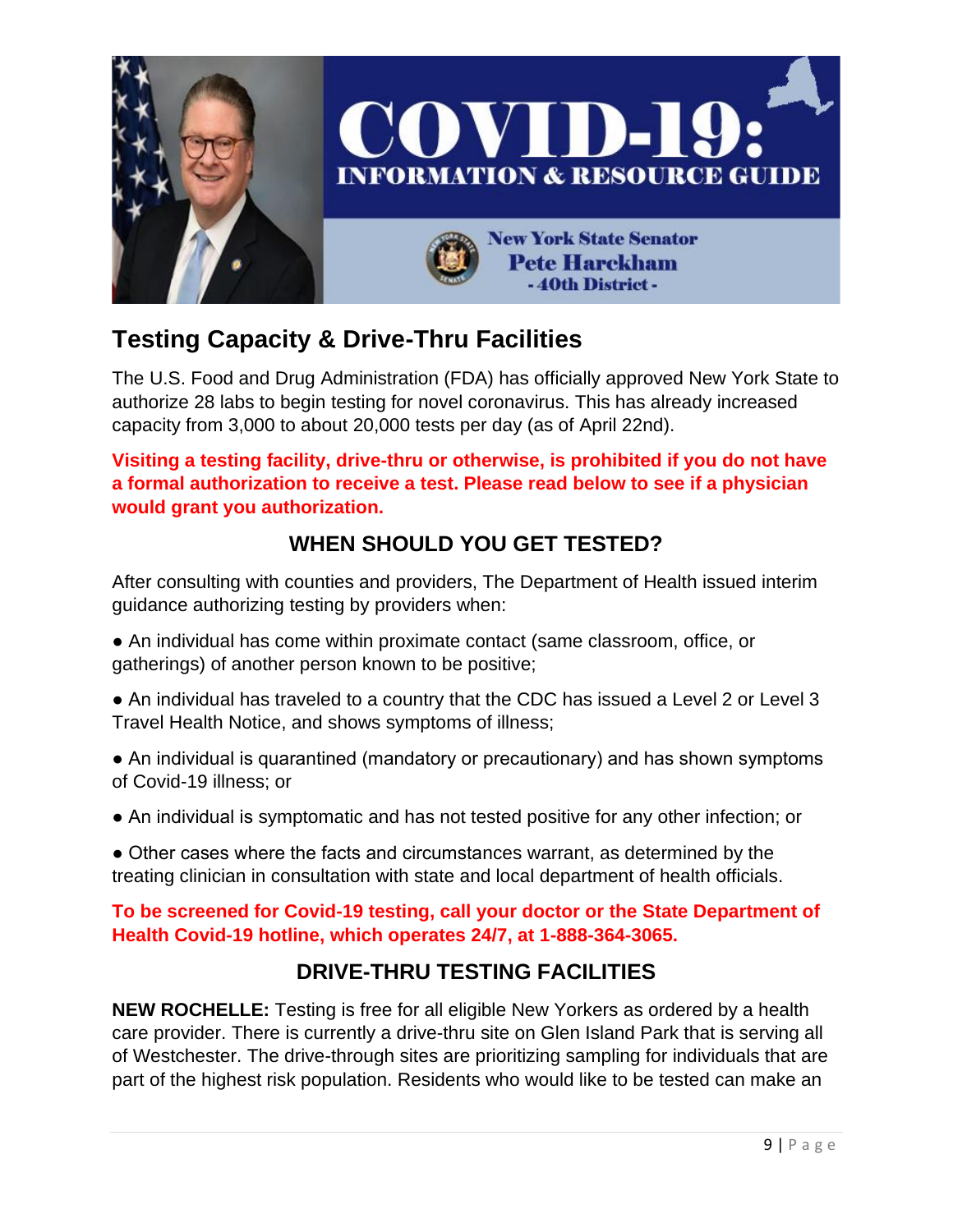

appointment by calling **888-364-3065. Please make sure you have been authorized to receive a test and made an appointment before visiting.**

**DUTCHESS COUNTY:** A collection site was announced to open Monday, March 23 at Dutchess Stadium in Fishkill. Samples will be collected and tested off-site.

**AROUND NEW YORK STATE:** For testing resources for all other counties in New York State, please go **HERE.** 

### **Tele-Health During Covid-19**

If your healthcare provider offers telehealth services, scheduling an online appointment instead of an in-person visit can prevent the accidental transmission of Covid-19. [The](https://www.governor.ny.gov/news/during-coronavirus-briefing-governor-cuomo-announces-department-financial-services-will-require)  [State Department of Financial Services will now require insurance companies to waive](https://www.governor.ny.gov/news/during-coronavirus-briefing-governor-cuomo-announces-department-financial-services-will-require)  [co-pays for telehealth visits.](https://www.governor.ny.gov/news/during-coronavirus-briefing-governor-cuomo-announces-department-financial-services-will-require)

#### **Food Assistance**

#### **Westchester:**

Food Pantry: Salvation Army Peekskill FP

117 Nelson Avenue, Peekskill, NY

Phone: 914-737-0280

Community Food Pantry of Mohegan Lake

1836 East Main Street, Mohegan Lake, NY

Phone: 914-528-3972

Bethel Baptist Church Food Pantry 106 Maple Avenue, Mount Kisco, NY Phone: 914-241-7151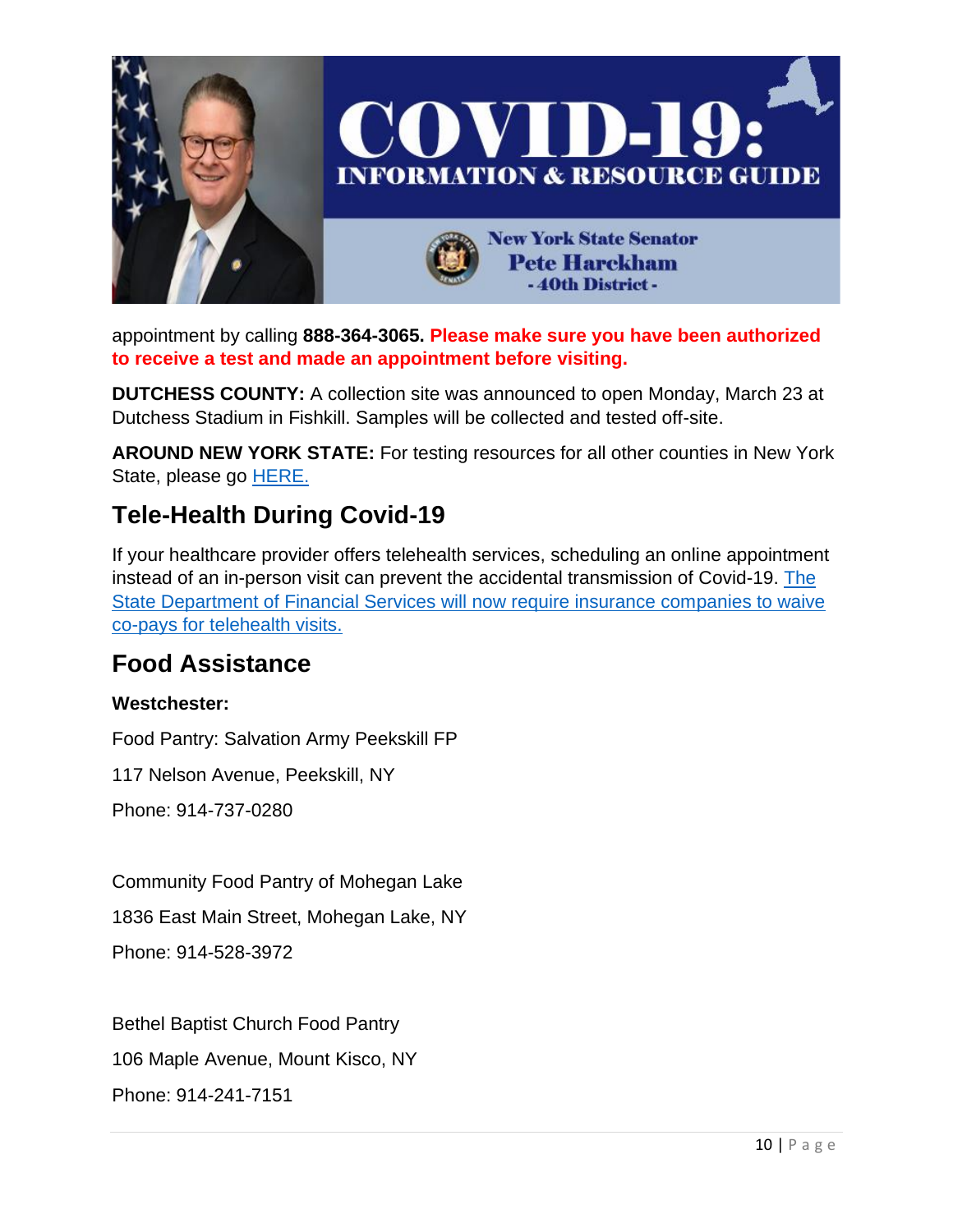

Food Pantry: Interfaith Emergency Food Pantry 70 Bedford Road, Pleasantville, NY Phone: 914-769-3944

Food Pantry: Salvation Army Tarrytown 115 Wildey Street, Tarrytown, NY Phone: 914-631-9871

Food Pantry: Croton-Cortlandt FP 110 Grand Street, Croton-on-Hudson, NY Phone: 914-271-1422

Food Pantry: Community Center of Northern Westchester FP 84 Bedford Road, Katonah, NY Phone: 914-232-6572

Hot Meal Program: Loaves & Fishes Soup Kitchen 7 South Highland Avenue, Ossining, NY Phone: 914-271-4154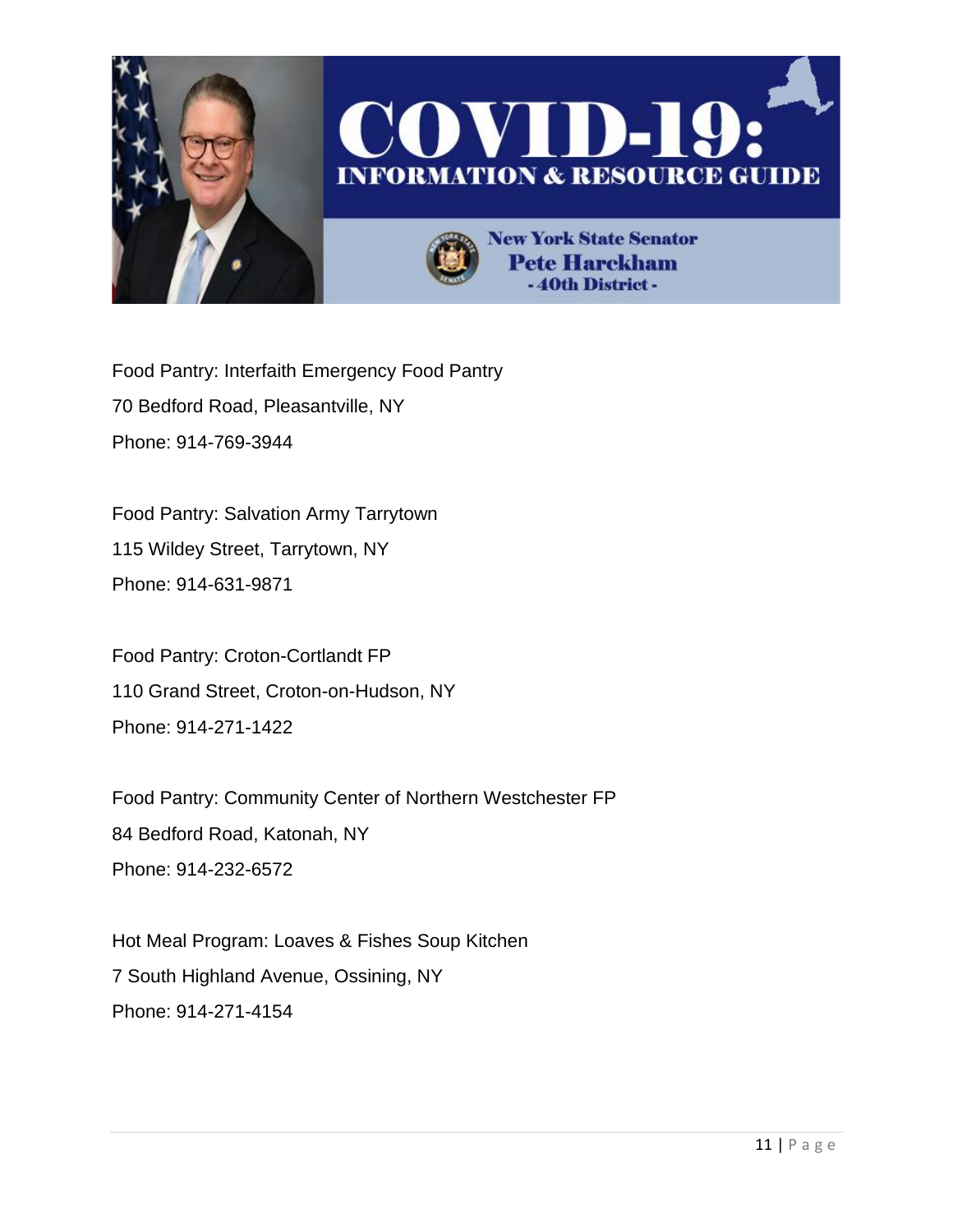





**New York State Senator Pete Harckham** -40th District-

#### **Putnam:**

St. John the Evangelist Food Pantry 211 East Lake Boulevard, Mahopac, NY 10541 Phone: 845-628-2006

Gilead Food Pantry 9 Church Street, Carmel, NY 10512 Phone: 845-225-4586

Salvation Army – East Putnam Food Pantry 110 Old Route 6, Building #2, Carmel, NY 10512 Phone: 845-808-1500

Brewster Community Food Pantry 10 Park Street, Brewster, NY 10509 Phone: 914-649-8002

#### **Dutchess:**

Community Resource Service Center 126 East Main Street, Pawling, NY 12564 Phone: 845-855-3459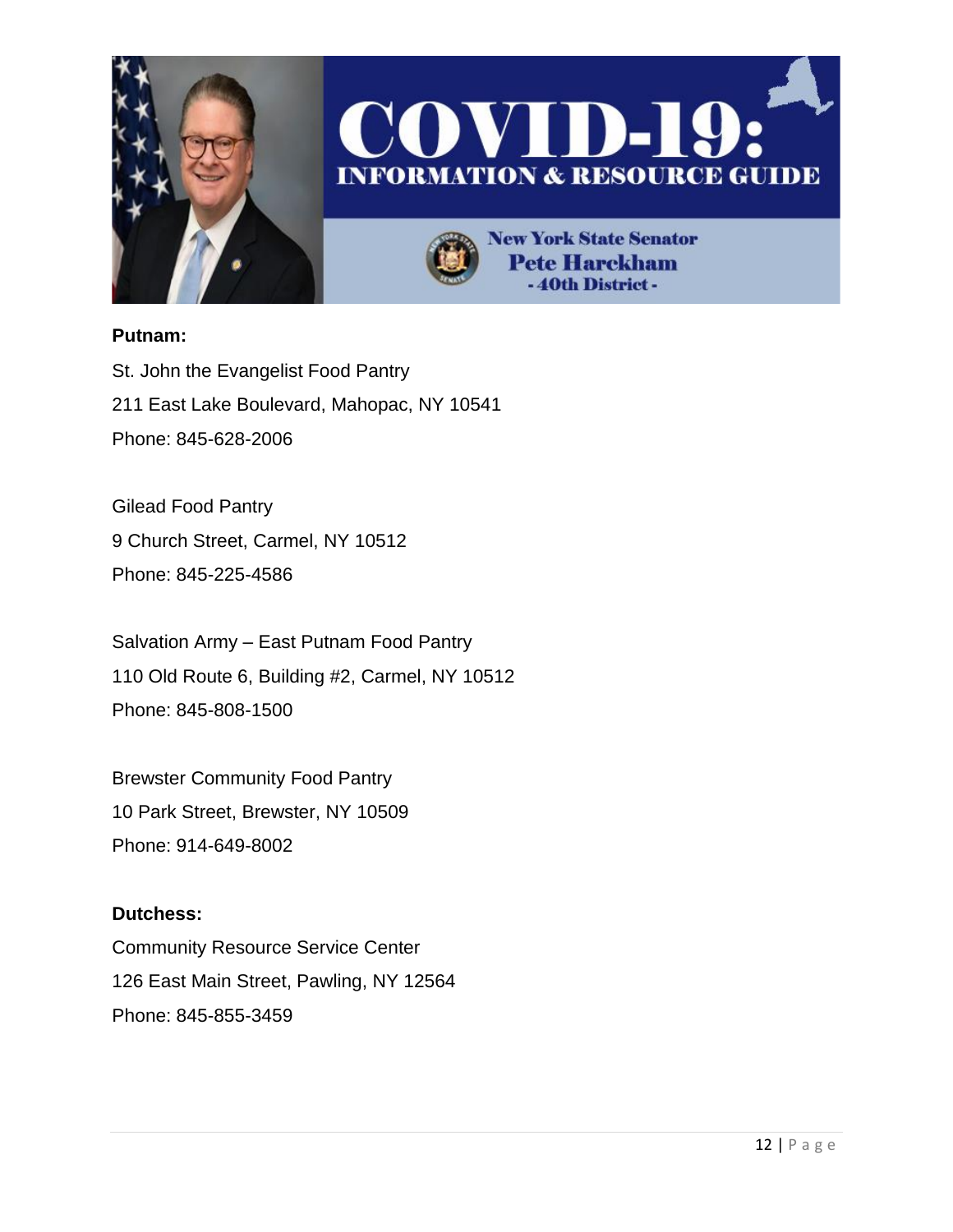

#### **New York State:**

Apply for the [Supplemental Nutrition Assistance Program \(SNAP\)](https://www.ny.gov/services/apply-snap) to help buy healthy food for you and your family when money is tight. You can contact SNAP by calling 1- 800-342-3009 or emailing [nyspio@otda.ny.gov.](mailto:nyspio@otda.ny.gov)

The United Way of Westchester and Putnam also provides food assistance, call their helpline: 211

#### **Healthcare Costs**

For uninsured individuals, the [NY State of Health marketplace](https://nystateofhealth.ny.gov/) (New York's Affordable Care Act web portal) has created a special enrollment period through April 15 to ease Covid-19 fears. Coverage will begin April 1, and constituents should call 800-453-4666 or visit [nystateofhealth.ny.gov.](https://nystateofhealth.ny.gov/)

Governor Cuomo has directed health insurers to waive cost sharing associated with testing for coronavirus, including emergency room, urgent care, and office visits.

Medicare has also been directed to waive cost-sharing for testing, cost-sharing for coronavirus treatment in doctor's offices or emergency rooms and services delivered via telehealth; remove prior authorization requirements; waive prescription refill limits; relax restrictions on home or mail delivery of prescription drugs; and expand access to certain telehealth services.

#### **Prescription Drugs**

In response to supply chain concerns, the Department of Financial Services has directed insurers to provide insurance coverage for off-formulary prescription drugs if there is not a formulary drug available to treat the insured, through a formulary exceptions process as required by law.

#### **Bills: Utilities, Loan Debt & Fees for Credit Cards/ ATMs**

The Governor has announced that utility companies are barred from cutting off service, [including power and heat, to customers affected by COVID-19 related illness or layoffs.](https://www.governor.ny.gov/news/after-weeks-demanding-approval-governor-cuomo-announces-fda-gives-new-york-state-authority)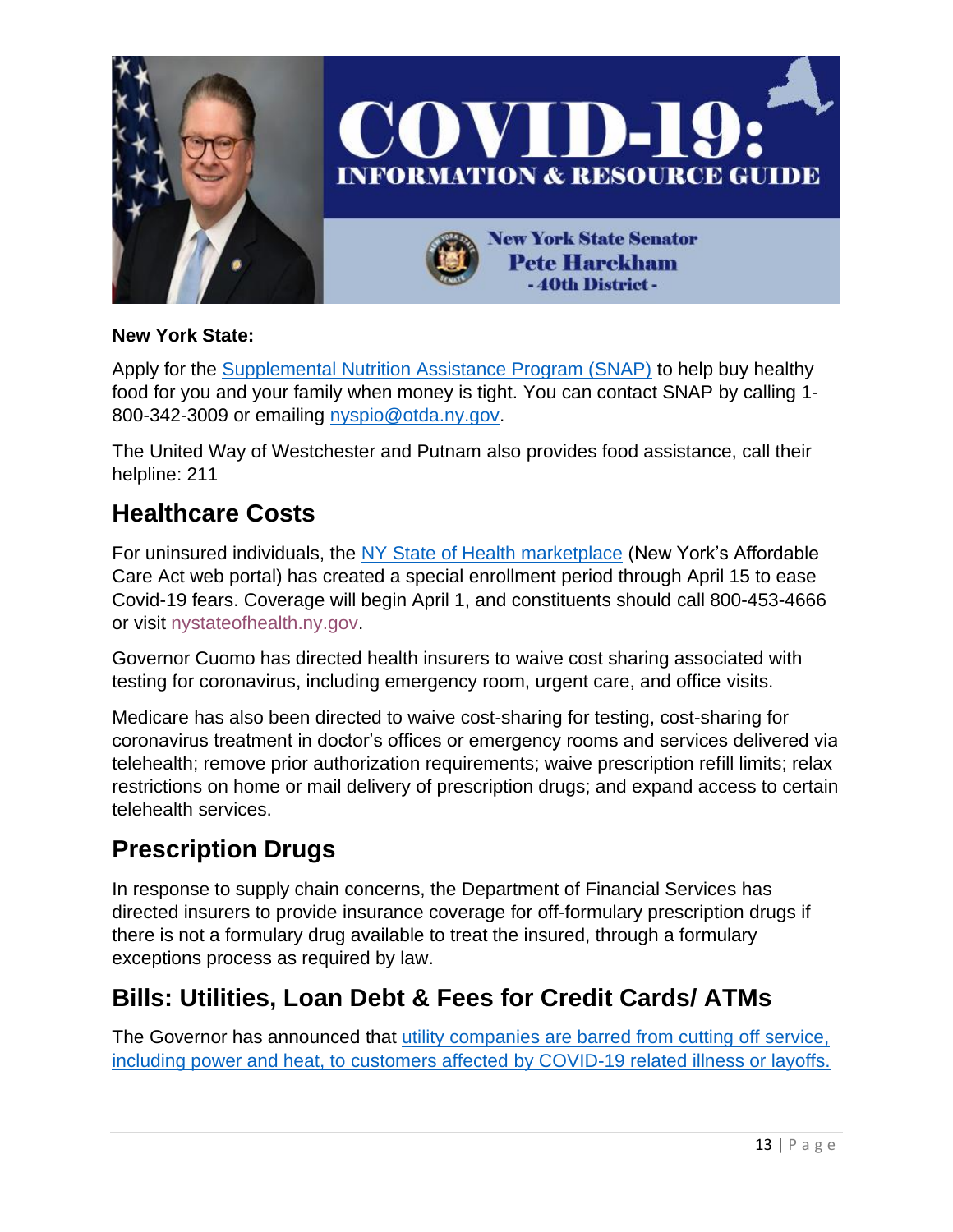

[New York State will temporarily halt, for a 30 day period, the collection](https://www.governor.ny.gov/news/governor-cuomo-and-attorney-general-james-temporarily-suspend-state-debt-collection-response) of medical and [student debt owed to the State and referred to the Attorney General's office for](https://www.governor.ny.gov/news/governor-cuomo-and-attorney-general-james-temporarily-suspend-state-debt-collection-response)  [collection.](https://www.governor.ny.gov/news/governor-cuomo-and-attorney-general-james-temporarily-suspend-state-debt-collection-response) These debts include: medical debts owed to state hospitals and veterans' homes, student debts owed to SUNY, and debts owed by individuals, business owners, and homeowners related to oil spill cleanup, property damage, breach of contract, or fees owed to state agencies.

To apply for this temporary relief, [fill out this online form](https://ag.ny.gov/covid-19-debt-suspension-application) or visit the OAG's coronavirus [website](https://ag.ny.gov/coronavirus) to learn more about the suspension of payments. Individuals that are unable to fill out the online form can call the OAG hotline at (800) 771-7755 to learn more.

**Additionally, the Governor has asked the Department of Financial Services to instruct state chartered banks to** [waive ATM fees, late fees, overdraft fees and fees](https://www.governor.ny.gov/news/governor-cuomo-signs-executive-order-mandating-businesses-require-office-personnel-decrease)  [for credit cards](https://www.governor.ny.gov/news/governor-cuomo-signs-executive-order-mandating-businesses-require-office-personnel-decrease) to help lessen the financial hardship of the Covid-19 pandemic on New Yorkers.

### **Housing/Renter Updates**

On Friday, March 20, the Governor announced a 90-day moratorium on any residential or commercial evictions. If you're having trouble with a landlord during the Covid-19 outbreak, you can contact Legal Services of the Hudson Valley by calling (877) 574- 8529 (Monday to Thursday, 8 a.m. - 6 p.m., Friday 8 a.m. - 4 p.m.), or visiting them on [the web.](https://lshv.org/request-legal-assistance-now/)

The Department of Financial Services has issued a new directive to New York State mortgage servicers to [provide 90-day mortgage relief to mortgage borrowers impacted](https://www.governor.ny.gov/news/governor-cuomo-signs-executive-order-mandating-businesses-require-office-personnel-decrease)  [by the novel coronavirus.](https://www.governor.ny.gov/news/governor-cuomo-signs-executive-order-mandating-businesses-require-office-personnel-decrease) The directive includes:

- Waiving mortgage payments based on financial hardship;
- No negative reporting to credit bureaus;
- Grace period for loan modification;
- No late payment fees or online payment fees; and
- Postponing or suspending foreclosures.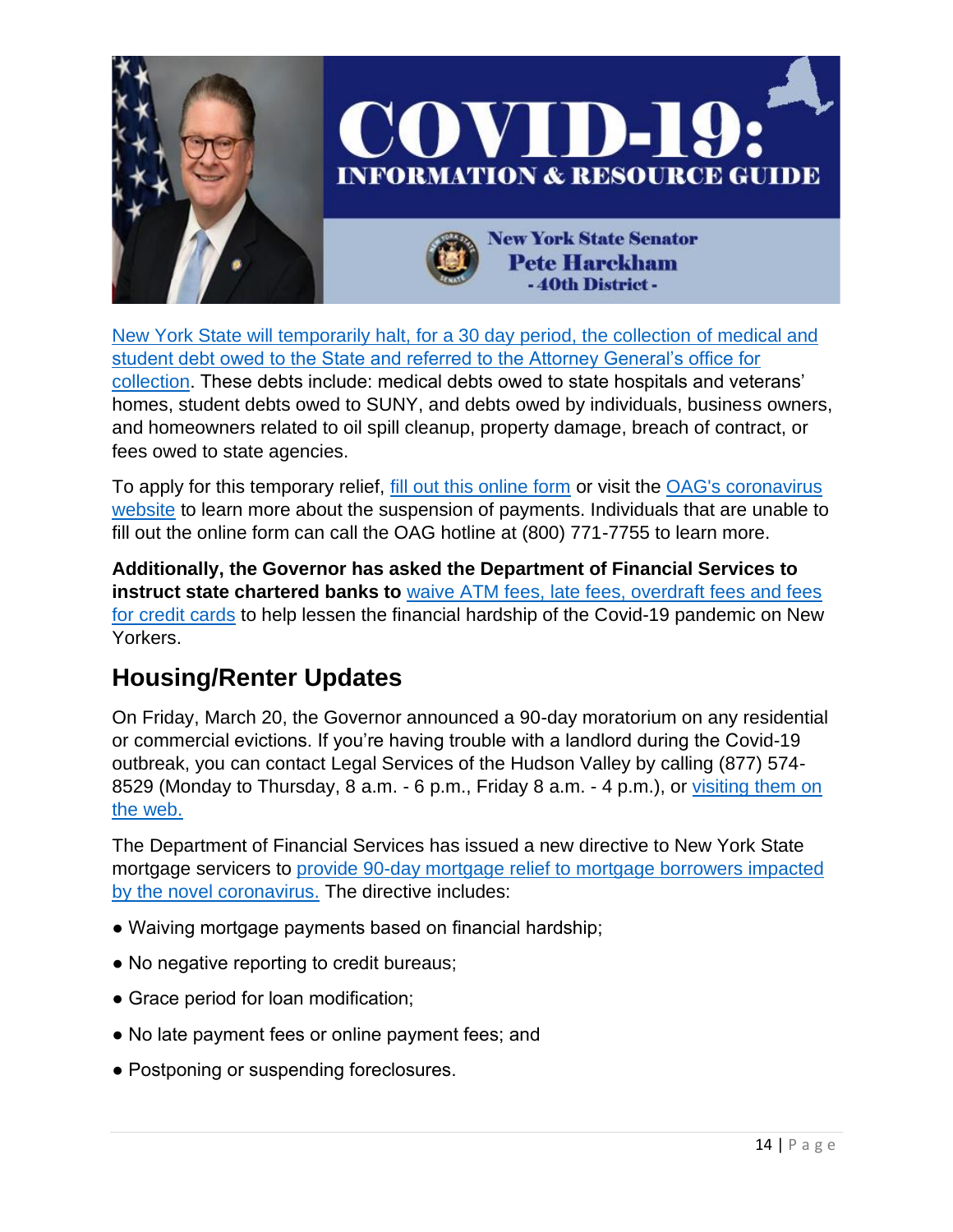

### **Behavioral Health**

During these tough times, it is important that you always have the option to talk to someone. I highly recommend calling the NYS Covid-19 Emotional Support Hotline: (844) 863-9314

The list below includes websites and phone numbers for mental health resources for counties in Senate District 40:

#### **Westchester:**

Westchester Jewish Community Services: (914) 737-7338

Behavioral Health Center: (914) 493-7088

Westchester County Mental Health [https://mentalhealth.westchestergov.com](https://mentalhealth.westchestergov.com/)

#### **Putnam:**

Mental Health Association in Putnam: (845) 278-7600

Carmel Psychological Associates of Carmel Hamlet: (845) 279-5908

#### **Dutchess:**

Mental Health America of Dutchess County: (845) 473-2500

Dutchess County Department of Behavioral & Community Health: (845) 486-3400

#### **Substance Abuse Support**

Office of Addiction Services and Supports are offering [services remotely.](https://oasas.ny.gov/)

Call the OASAS Hotline: 1-877-8-HOPENY or Text: 467369

There are still ways to social distance and put yourself on a healthy path towards recovery. WeConnect Health Management is now offering Free [Online Recovery](https://www.weconnectrecovery.com/free-online-support-meetings)  [Support Meetings](https://www.weconnectrecovery.com/free-online-support-meetings) 7+ times a day. Visit their website at [weconnectrecovery.com](https://www.weconnectrecovery.com/free-online-support-meetings) for more information.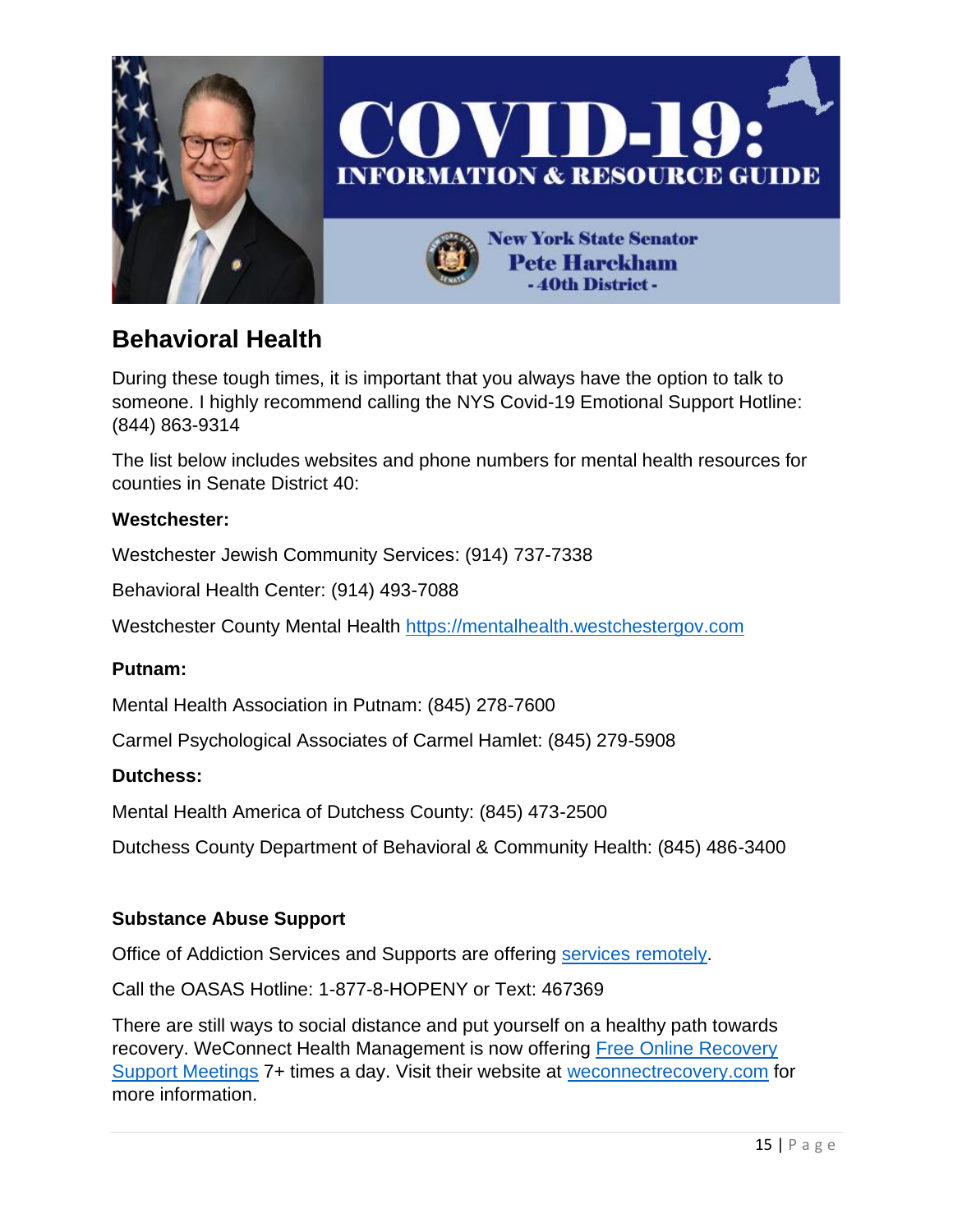

### **Volunteering and Donations**

The Department of Health has launched the [New York State COVID-19 Volunteer and](https://apps.health.ny.gov/pubpal/builder/survey/nys-covid19-tracking-offers)  [Donation Assistance Program.](https://apps.health.ny.gov/pubpal/builder/survey/nys-covid19-tracking-offers) You can fill out the form on their website if you wish to offer donated goods, services, or space for use in New York's response to the Covid-19 public health emergency. There is a separate form for any health care professionals who wish to offer their medical services and a separate form for any individual(s) who wishes to offer goods to be sold.

#### **Get Involved: How You Can Help:**

<https://coronavirus.health.ny.gov/get-involved-how-you-can-help>

#### **Employment-Related Assistance**

The State Legislature passed legislation [\(S.8091\)](https://www.nysenate.gov/legislation/bills/2019/s8091), signed by Governor Cuomo and effective immediately, that will assure up to 14 days of paid leave for employees subject to a mandatory or precautionary quarantine or isolation for Covid-19.

● For small businesses with ten or fewer employees, the costs of paid leave would be fully covered by the state's paid family leave and temporary disability insurance programs.

● Businesses with between 11 and 99 employees would be responsible for five days of paid leave, with the balance covered by the two state programs.

● Employers with 100 or more employees, along with government institutions, would be responsible for the cost of paid leave for the duration of the two-week required quarantine or isolation period.

**New Yorkers who suspect their employer is in violation of either existing labor laws or recently issued executive orders can call (212) 416-8700 or email Labor.Bureau@ag.ny.gov.**

For any part-time or full-time employee that has been laid off for Covid-19 related reasons, [the state will waive the 7-day waiting period](https://www.governor.ny.gov/news/after-weeks-demanding-approval-governor-cuomo-announces-fda-gives-new-york-state-authority) to qualify for unemployment.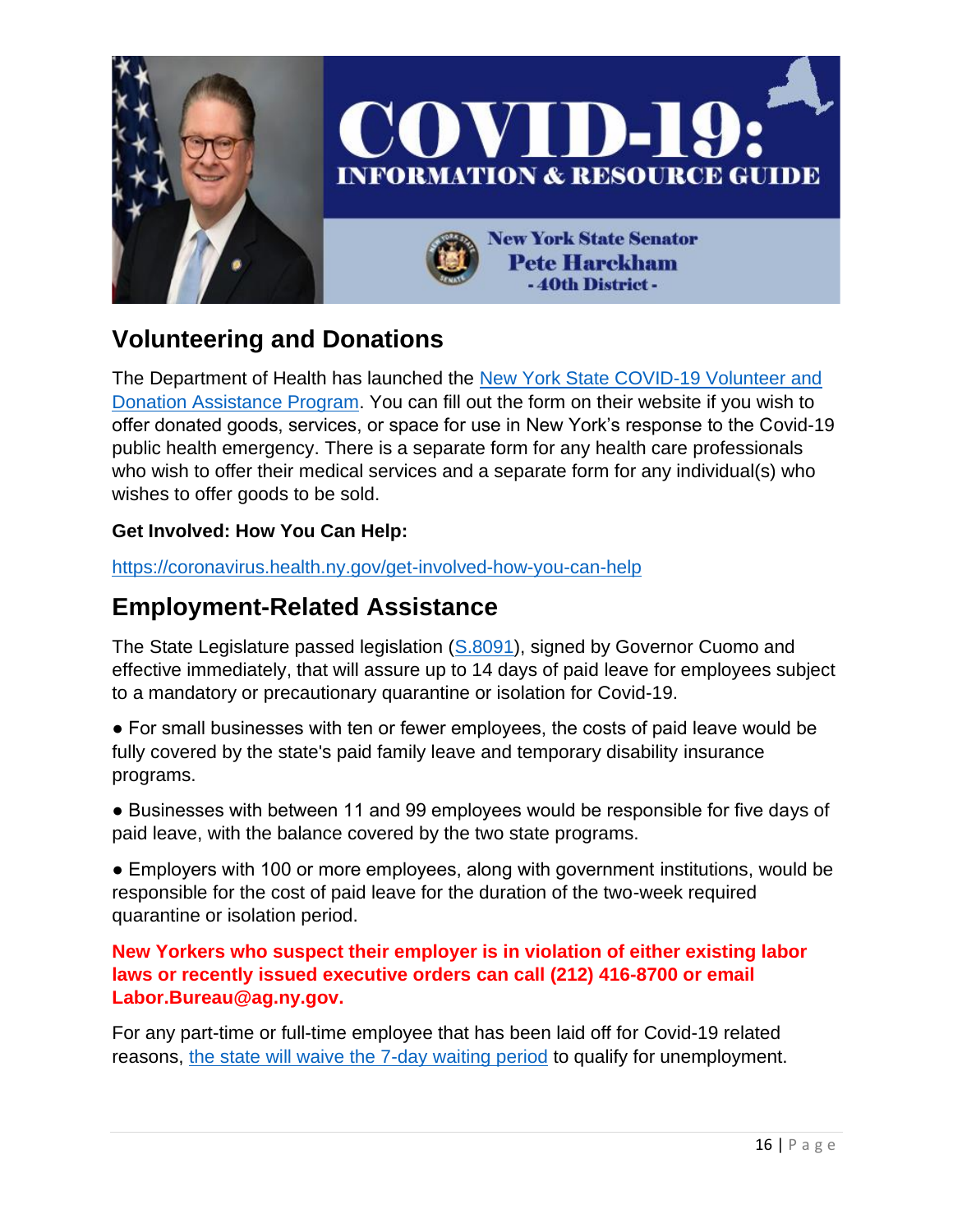

The state will [provide two full weeks of paid leave for all state employees who are](https://www.governor.ny.gov/news/during-novel-coronavirus-briefing-governor-cuomo-announces-new-york-state-will-contract-28)  [subject to a mandatory or precautionary order](https://www.governor.ny.gov/news/during-novel-coronavirus-briefing-governor-cuomo-announces-new-york-state-will-contract-28) of quarantine as a result of novel coronavirus. The State Legislature will take action soon on legislation to enable an emergency paid-leave program.

#### **Unemployment:**

Unemployment Insurance: Go to **[labor.ny.gov](https://dol.ny.gov/)** for more information.

Paid Family Leave: Go to **[paidfamilyleave.ny.gov/covid19](https://paidfamilyleave.ny.gov/covid19)** for more information.

If you are experiencing problems applying for unemployment, contact my office:

(914) 241-4600.

#### **Catholic Charities - (845) 279-5276**

If you are denied benefits from the County, then you should call Catholic Charities. Their turn-around time is 2-3 weeks, but they can provide assistance to people for rent or utilities to those who have been denied.

#### **Small Business Assistance**

As of March 19, 2020, New York's small businesses can now apply for assistance through the Federal Small Business Administration's (SBA) disaster assistance loan program to help them weather the impacts of the Covid-19 outbreak. Businesses interested in applying should use the SBA's portal, which can be accessed [HERE.](https://www.sba.gov/funding-programs/disaster-assistance)

On March 20, the Governor announced sales taxes for business will still be due on the regular deadline, but all late fees and interest will be waived.

[Empire State Development \(ESD\) has set up a guidance page](https://esd.ny.gov/guidance-executive-order-2026) and a [frequently asked](https://esd.ny.gov/sites/default/files/ESD_EssentialEmployerFAQ_032220.pdf)  [questions \(FAQ\) page](https://esd.ny.gov/sites/default/files/ESD_EssentialEmployerFAQ_032220.pdf) to help businesses determine whether they are considered an "Essential Business" and if their business is subject to the 100% workforce reduction, mandated under the Governor's recent [New York State on PAUSE executive order.](https://www.governor.ny.gov/news/governor-cuomo-signs-new-york-state-pause-executive-order) If the [FAQ](https://esd.ny.gov/sites/default/files/ESD_EssentialEmployerFAQ_032220.pdf) isn't helpful, you can submit questions related to this order [HERE.](https://esd.ny.gov/covid-19-help) ESD has also created this form for businesses to fill out if they would like to request essential status. Questions regarding the executive order can be emailed to [COVID19BusinessWaiver@ESD.ny.gov.](mailto:COVID19BusinessWaiver@ESD.ny.gov)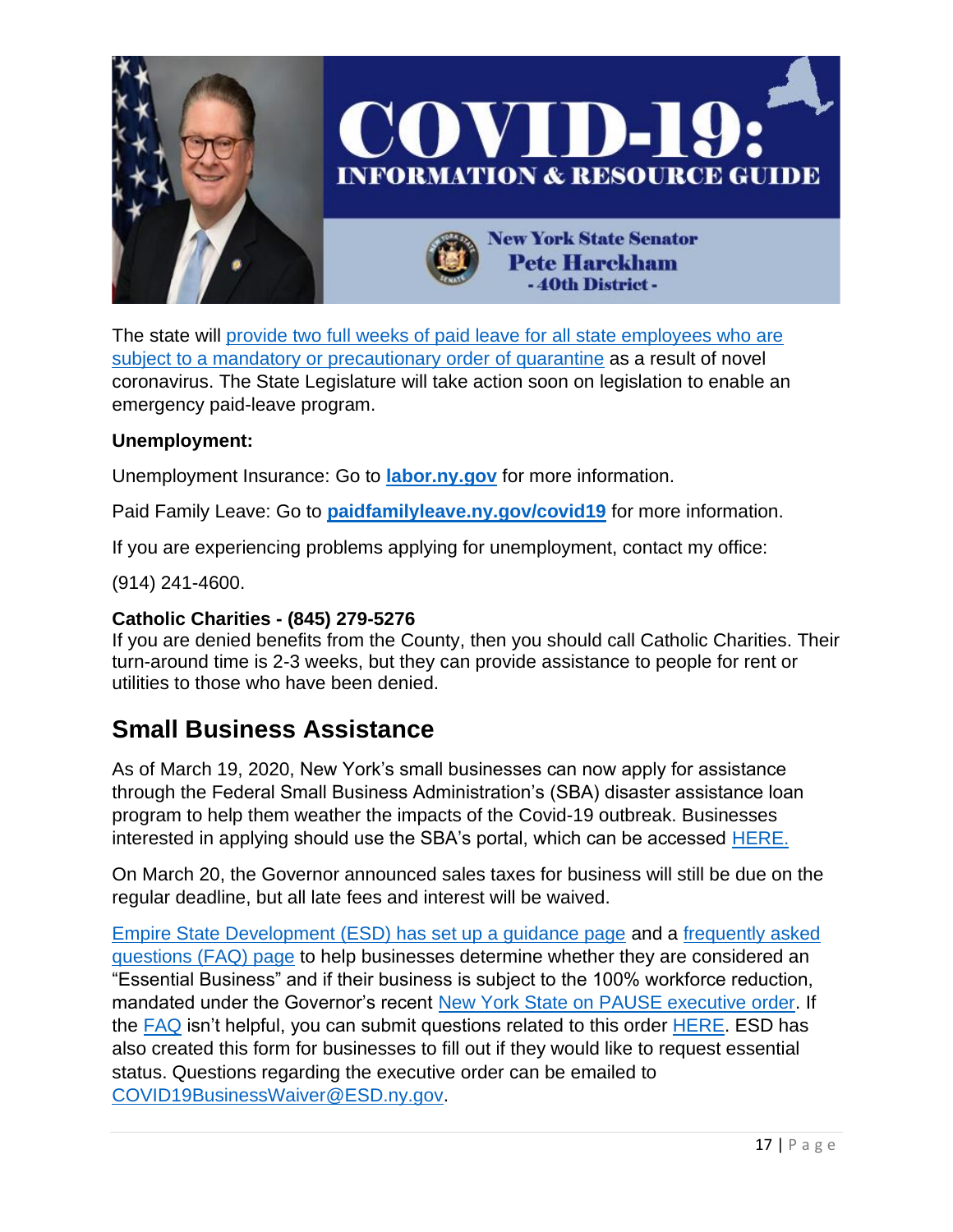

New York State's Department of Labor is urging employers to consider a [Shared Work](https://labor.ny.gov/ui/dande/sharedwork1.shtm)  [Program,](https://labor.ny.gov/ui/dande/sharedwork1.shtm) an alternative to laying off workers during business downturns by allowing them to work a reduced work schedule and collect partial Unemployment Insurance benefits for up to 26 weeks. Instead of cutting staff, you can reduce the number of hours of all employees or just certain groups. To learn more, visit [their webpage](https://labor.ny.gov/ui/dande/sharedwork1.shtm) or go [HERE.](https://drive.google.com/file/d/1GqaxUbuUmoje9bfmDEEUAvRlIcEwSScw/view)

#### **Ways You Can Help Local Small Businesses:**

- **Buy a gift card.** This will provide owners with immediate cash and it will show your commitment to return to the store.
- **Order out.** Many restaurants still offer take-out and delivery services.
- **Purchase a Virtual Fitness Class:** If your gym is closed- take a virtual fitness or yoga class.
- **Shop Local, but online**. Many local small businesses have online stores and this will allow them to keep revenue flowing.

#### **Domestic Violence Support**

You will find the Prevention of Domestic Violence website by visiting [opdv.ny.gov.](http://opdv.ny.gov/) Also, your local hotline can provide you with information on domestic violence resources in your community. For the hotline number of your local domestic violence program, call the New York State Domestic and Sexual Violence Hotline at 1-800-942-6906, English & Español/Multi-language Accessibility. Hearing Impaired: 711

You can text for support, the Domestic Violence Support Text Number is 844-997-2121

In NYC: 1-800-621-HOPE (4673) or dial 311 TDD: 1-800-810-7444

For a listing of domestic violence hotlines by county, go to the New York State Domestic [Violence Directory.](https://www.nyscadv.org/find-help/program-directory.html)

Below you find more very helpful resources:

**Hope's Door 24/7 Hotline:** 888-438-8700

**My Sister's Place 24/7 Hotline:** 800-298-7233

**Pace Women's Justice Center:** 914-287-0739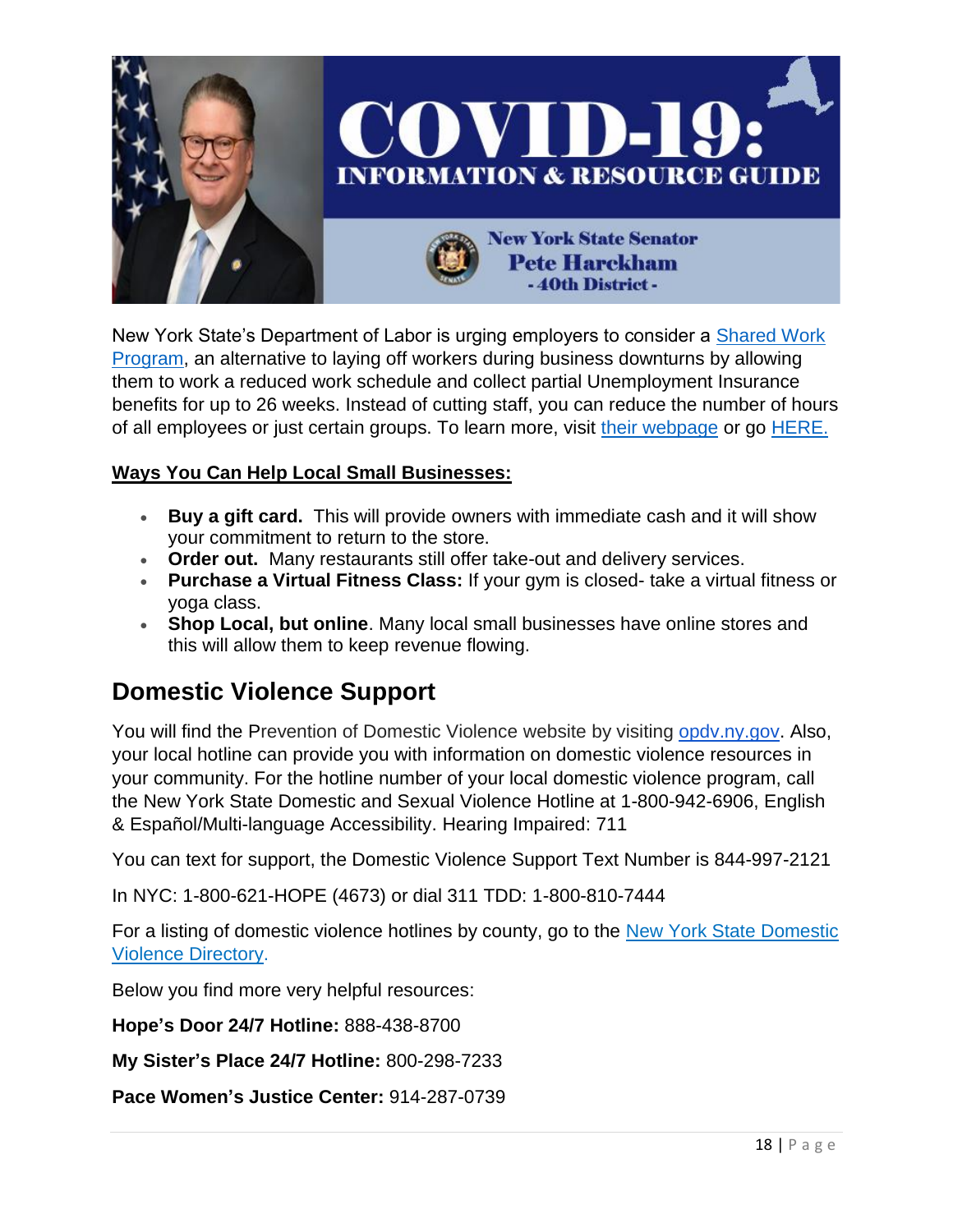

### **Hospitals, Nursing Homes, & Senior Living Facilities**

Hospitals have been asked to cancel all elective surgeries and [the Governor has lifted](https://www.governor.ny.gov/news/during-coronavirus-briefing-governor-cuomo-issues-executive-order-allowing-state-increase)  [regulations on hospitals so that they can maximize the use of their space.](https://www.governor.ny.gov/news/during-coronavirus-briefing-governor-cuomo-issues-executive-order-allowing-state-increase)

The State has directed nursing homes to prohibit non-medical visits at nursing homes and long-term care facilities until further notice. If you have a family member at a nursing home, you can inquire about the possibility of setting up a Skype or other type of virtual visit. Staff will be screened and will be required to wear face masks to help prevent any spread of the virus.

### **Paying your taxes**

**FEDERAL:** As part of its coronavirus response, the federal government is moving the income tax filing deadline to July 15, granting taxpayers and businesses an additional three months to file and make payments on up to \$1 million in tax owed.

**STATE:** The Governor has announced that the deadline to file personal income taxes will be extended for 90 days, until July 15, along with the federal deadline.

**WESTCHESTER:** If you can demonstrate "taxpayer economic hardship" as defined by the county, you can qualify for a waiver of penalties for late payment of county and county district taxes up to July 15, 2020. Contact your local receiver (town/city/village) if you have any questions.